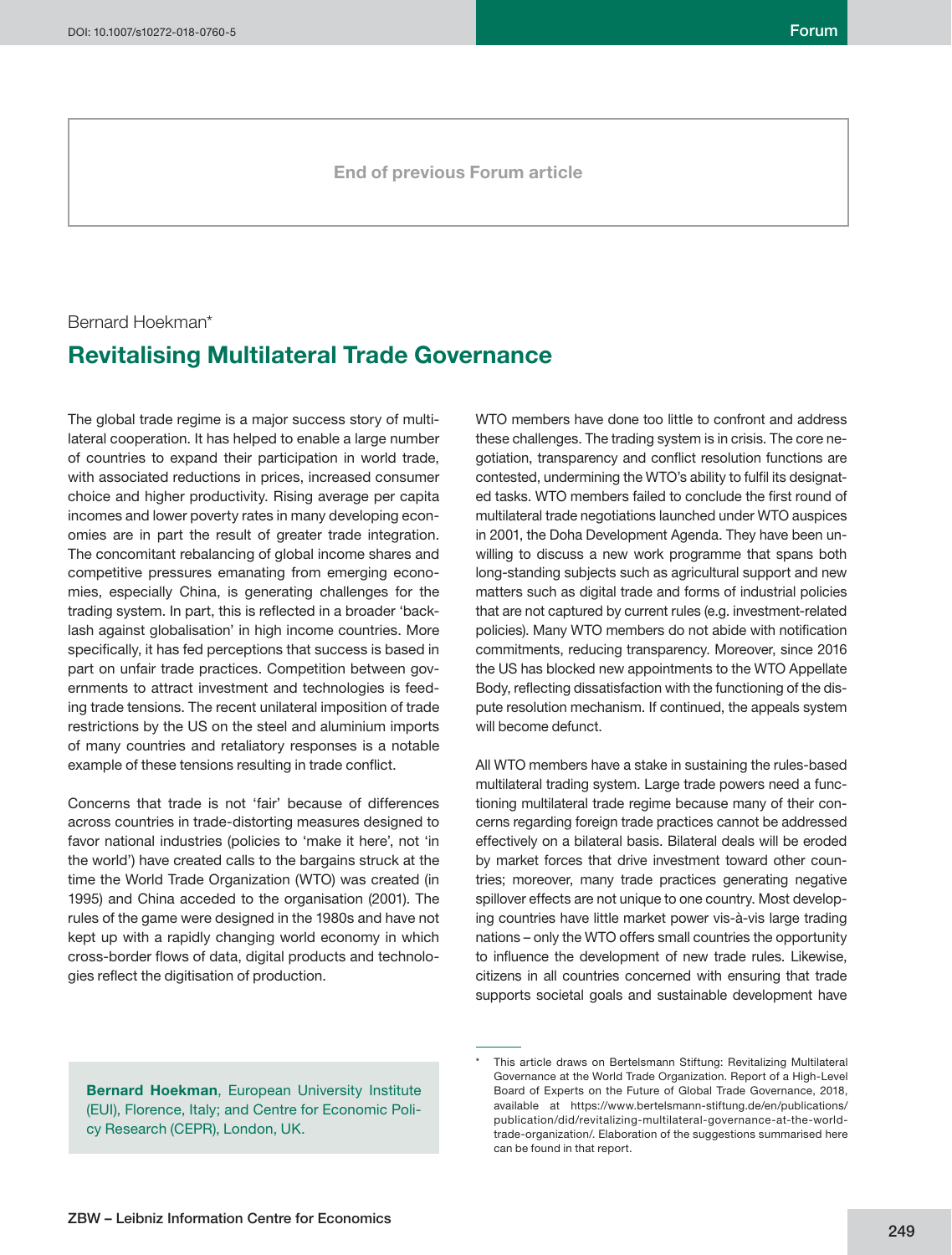an interest in a functioning multilateral trade regime that supports the realisation of these objectives.

#### **How did we get here?**

Space limitations preclude a discussion about how WTO members ended up where they are today.<sup>1</sup> Arguably two operating modalities of the WTO have played an important role: decision-making on the basis of consensus; as well as special and differential treatment of developing countries. The former has been used by WTO members to veto initiatives and block efforts that seek to go beyond the issues for negotiation agreed to in the Doha Development Agenda. The latter has allowed advanced developing countries to offer less than full reciprocity in trade negotiations and skirt the application of certain WTO rules. This has been an underpinning factor fuelling perceptions of an unlevel playing field and has impeded successful negotiations in the WTO.

Deadlock in the WTO has led many countries seeking to strengthen the governance of their commercial relations to turn to preferential trade agreements (PTAs). Some PTAs cover areas such as e-commerce, investment, competition and digital trade policies, while others span policy areas such as labour standards and the environment. PTAs allow countries to deepen integration of markets with trade partners; however, they risk fragmenting the rules that apply to global value chains and offer only partial solutions to companies seeking disciplinary acts on trade-distorting policies.

#### **What could be done?**

The WTO provides extensive flexibility for members to engage with each other. Using this, WTO members should identify a road map for the future and a work programme to update and expand the rulebook to address trade-distorting non-tariff policies that are not or only partially covered by current WTO rules. The recent unilateral protectionist actions by the US government, and its decision to block appointments to the Appellate Body until its concerns over dispute settlement have been addressed, have raised the stakes. It is now clear that business-as-usual practices, such as insistence on consensus-based operating modalities and special and differential treatment for large, successful developing countries, are no longer viable. More generally, initiatives are needed to improve the implementation of agreements and dispute settlement. What follows suggests six steps to help remedy the situation.

## Policy dialogue to establish a road map and new work programme

The situation confronting the trading system is not unprecedented. There are parallels with the 1980s, which saw extensive recourse to trade-distorting measures in response to a rapid rise in exports from East Asian economies. This motivated a preparatory process that led to the eventual launch of the Uruguay Round in 1986. The current context calls for a similar process aimed at resolving trade tensions on systemic matters. The process must encompass policy areas of importance to developing countries. Efforts to block deliberation on non-Doha issues arise not because countries do not see the salience of new policy areas for the WTO, but because of a desire to see progress on long-standing priorities for many developing countries – such as tariff escalation in agriculture and natural resource sectors. Thus, balance across topics matters.

There are two areas where such efforts are most urgently needed: dealing with current conflicts between major trade powers and controlling the tit-for-tat expansion in use of tariffs and resolving the impasse on the functioning of the WTO dispute settlement mechanism. The latter plays a vital role in sustaining cooperation between WTO members. Dealing with concerns regarding how the system functions without undermining its effectiveness is critical. That said, there are many trade issues that concern many WTO members. Examples include the trade-distorting effects of agricultural support policies; tariff escalation that constrains developing country firms from moving up the value chain; ensuring a level playing field for competition between firms in markets where the state plays a significant role; managing instances of global sectoral over-capacity; disciplining the competition-distorting effects of policies towards foreign investment; and the use of subsidies to support local production or exports.

There is no compelling reason for major players not to engage with each other on these matters, nor are there good reasons why any WTO member should seek to block deliberation on a new work programme. This should be the bread and butter of the WTO – it is a core function. The aim should be to define an agenda and roadmap for the organisation. A key ingredient in doing this is analysis of the size and incidence of the effects of policies. We need a common understanding of the magnitude of the negative effects of specific contested policies to distinguish between those that are of systemic importance and distort competition in a major way from those that do not generate major negative spillovers.

Cooperation on contested policies need not involve all WTO members. Some subjects may lend themselves to agreements between a subset of the WTO membership, with associated benefits extended to all WTO members. Others will

<sup>1</sup> See e.g. the contributions to the special issue on the political economy of multilateral trade negotiations, in: Review of International Organizations, Vol. 9, No. 2, 2014, and to the Symposium Issue on Structural Issues at the World Trade Organisation, in: World Trade Review, Vol. 14, No. 1, 2015.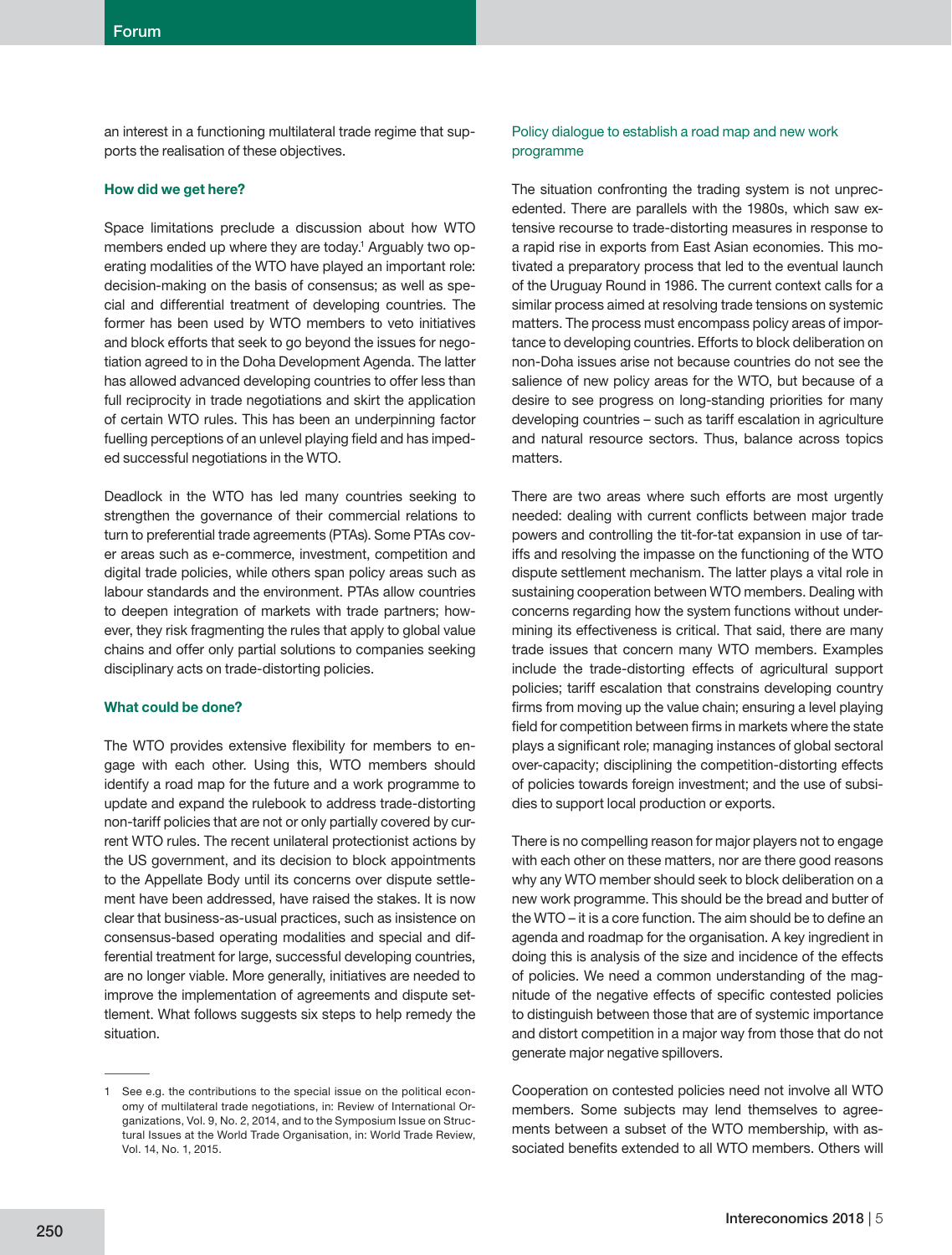require a broader negotiation and accommodation. Determining what type of cooperation is needed to resolve current conflicts and filling gaps in the rulebook is critical in any effort to revitalise the WTO.

#### Self-reflection on the operation of WTO bodies

In addition to engaging in a discussion on major sources of trade policy spillovers, WTO members should launch a process to reflect on the operation of WTO bodies, including the Appellate Body, in order to ensure they are fulfilling their mandates effectively and identifying opportunities for improving their performance. This should focus on key areas of contention and drawing lessons from experience.

*Dispute settlement*. There have been 15+ years of discussion in the WTO reviewing the dispute settlement system. These have not produced results because consensus is required to make changes. The WTO consensus practice is now being used by the US to generate pressure to resolve its dispute with the Appellate Body. WTO members lack the will to engage in an open discussion about system performance and to accept that there may be reforms that would improve the system. Absent a resolution of the dispute on the operation of the Appellate Body, conflict resolution will revert back to the pre-WTO situation in which panel reports may remain unadopted if the losing party disagrees with the panel's findings with attendant risks of escalation in the use of unilateral trade policies.

*Transparency*. The lack of compliance with many of the WTO notification requirements in a timely and comprehensive manner has been a long-standing problem. Rather than seeking to impose stronger measures to induce compliance with existing notification requirements, it would be more constructive for WTO bodies to ask themselves what information is needed to fulfil their mandate and what would be most useful in helping economic actors and citizens navigate and understand the trading system.

*Economic development*. Greater emphasis on jointly determining what constitutes good practice and how policy disciplines covered by different agreements affect development outcomes could help provide a basis for a more effective approach to dealing with economic development concerns. A development-focused policy dialogue in the various WTO bodies could consider what kind of treatment may help countries develop industries in sectors where they have comparative advantages and identify the scope for greater differentiation among developing countries on an issue-by-issue basis. Such differentiation is already built into some WTO agreements, setting a precedent. WTO bodies should examine whether the rules embedded in existing agreements are detrimental to development.

*Learning from PTA*s. WTO bodies are also appropriate venues for discussion of what can be learned from the operation of PTAs in their respective policy areas. PTAs may pursue innovative approaches towards cooperation on trade policies. A regular focus at the committee-level on national experiences with different PTAs would not only improve transparency, but more importantly, support a process of learning about approaches that might be multilateralised through instruments such as a reference paper.

# Open plurilateralism: Initiatives among groups of WTO members

The lack of consensus to discuss issues that are not part of the Doha Round or covered by extant WTO agreements has prevented policy dialogue at the WTO. This could be partially addressed through cooperation on an open, plurilateral basis and through initiatives for specific sectors or policy areas. Open plurilateral initiatives can be a vehicle for countries to consider adoption of common policy principles such as regulatory coherence or to agree to new policy disciplines. Open plurilateralism has two key elements: any WTO member with an interest in participating is permitted to do so and the benefits of agreements are applied on a non-discriminatory basis to all WTO members (insofar as benefits are not conditional on joint action by countries). Open plurilateralism is a complementary alternative to the pursuit of PTA-based cooperation, which has the systemic disadvantage of being discriminatory in nature.

Open plurilateral initiatives may not be feasible for policy areas where free riding is a significant concern. However, they offer an opportunity for countries to cooperate on issue areas where the nature of the problem is to identify what constitutes good practices that will benefit participating countries independent of what non-participants do. Areas where this is likely include regulatory cooperation that takes the form of agreeing to good practices and 'behind the border' policies that apply equally to national and foreign firms or products.

The policy areas that could be the subject of open plurilateral initiatives must be determined by (groups of) WTO members. Four such efforts were launched at the WTO Ministerial Conference in Buenos Aires in December 2017: on e-commerce, micro, small and medium-sized enterprises, investment facilitation, and domestic regulation of services. Both the suggested process of policy dialogue to define a road map and new work programme for the WTO on matters of systemic importance and self-reflection at the level of WTO bodies will help identify policy areas that may lend themselves to open plurilateral initiatives.

Open plurilaterals that apply on a non-discriminatory basis are not a magic bullet. They will be limited to issues that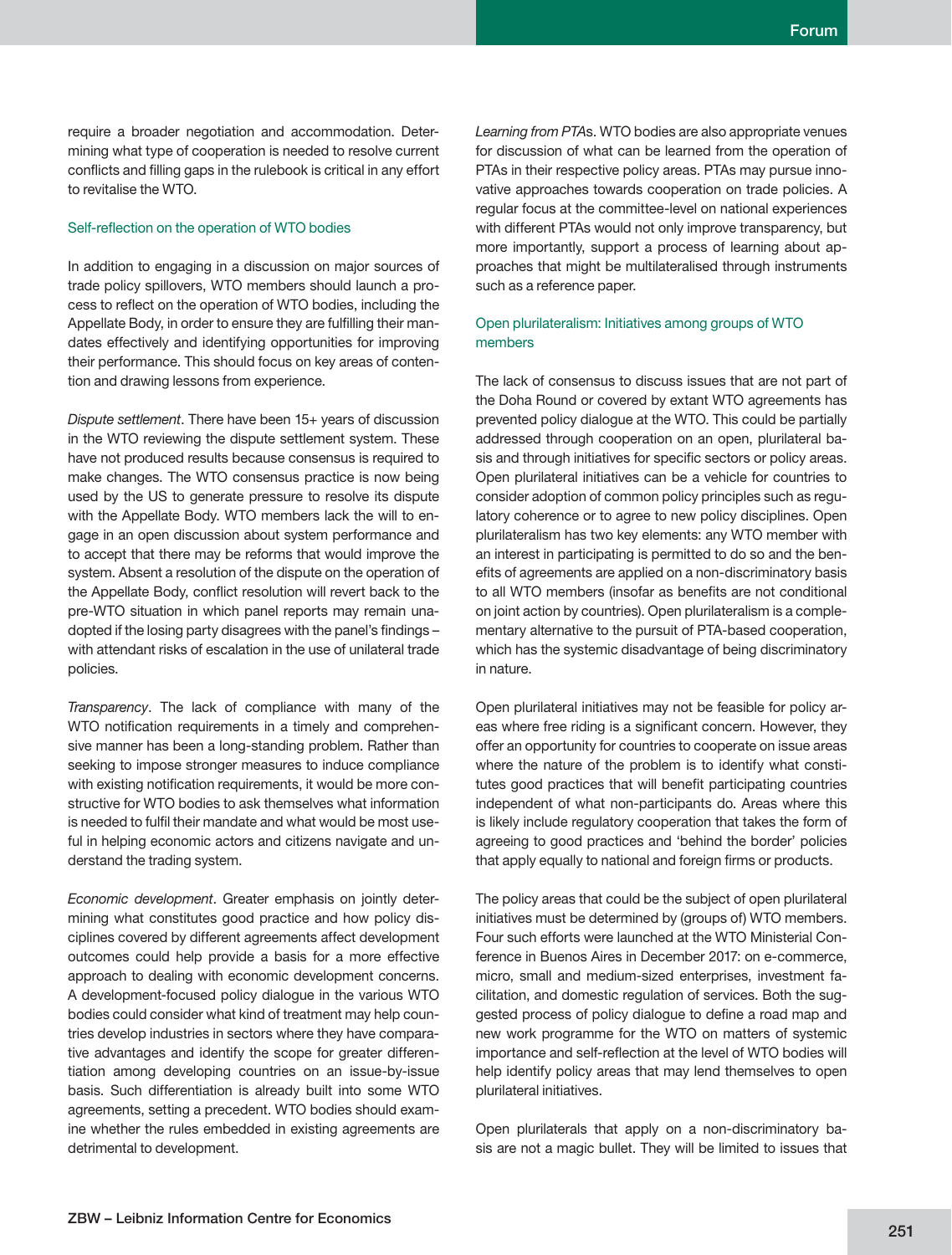are either insensitive to freeriding concerns or span a critical mass of participating WTO members. But they offer a vehicle to introduce fresh oxygen into the system and to increase the relevance of the WTO as a platform to support international regulatory cooperation.

### Bolster the support function of the Secretariat

The WTO is a 'member-driven' organisation. A corollary of this is that the Secretariat is given very little voice. Memberdriven means members are responsible for running the WTO, i.e. making decisions. This, however, should not translate into a monopoly on the right to express voice and supply relevant information to WTO members. Strengthening the ability of the Secretariat to provide information to its members will make it more useful to the constituencies that have a stake in enhancing the performance of WTO bodies.

These constituencies are critical in sustaining political support for the organisation. They are primarily located in the members' capital cities. Enhancing the capacity of the Secretariat to engage substantively on trade-related policy areas of interest to national constituencies may increase the perceived salience of – and political support for – the organisation. There is substantial scope to reallocate available technical assistance funds to support the provision of analytical services to members that request it, and for bolstering engagement with national government agencies and broader constituencies that have an interest in different areas of trade policy. This includes other international organisations dealing with aspects of trade policy and related regulation.

Many citizens of WTO member states are concerned about the effects of trade integration. While improving equity of outcomes and helping workers and firms that incur adjustment costs are national policy issues, more can and should be done by the Secretariat to monitor and assess the economic effects of WTO membership. Rigorous *ex post* analysis of the economic effects of the rules-based trading system, including regular monitoring and careful examination of the implementation of WTO agreements, is a knowledge product that would be valuable to stakeholders as well as governments.

#### Review organisational performance

The WTO is unique among international organisations in not having an independent evaluation office or internal review mechanism that assesses its operations. As part of its oversight function, the WTO General Council conducts a year-end review of WTO activities, based on the annual reports of its subsidiary bodies, but it is simply a summary of meetings and topics discussed. There is little substantive discussion in the General Council on the operating modalities of subsidiary bodies. Periodic assessments of institutional performance can foster learning about what works well and what does not. Establishing a review mechanism to evaluate committees and other WTO bodies can help identify differences in performance and reasons for them, and recommend successful practices that could be emulated in other areas.

#### Revisit outreach strategies

A key function of the WTO is to provide a platform for its members to establish rules and to enforce them. As such, greater emphasis should be placed on the organisation's role in reducing uncertainty for firms and providing a mutually agreed governance framework that helps governments pursue welfare enhancing policies. This extends far beyond the narrow interest of exporters  $-$  it benefits all citizens. Several of the aforementioned recommendations will generate information that can feed into more effective outreach strategies. What is missing is extensive knowledge of the system at work, e.g. how procedural rules intended to reduce uncertainty for traders function; how this, in turn, affects investment decisions by specific firms; how does the WTO system help members address trade concerns raised by firms; how does it give consumers access to better products and greater choice, etc. Such an exercise can also highlight what is not working well and emphasise areas where WTO members could do more to support the organisation.

WTO members can encourage greater engagement with businesses via the committees and other WTO bodies – including groups that participate in open plurilateral initiatives. This already happens to a small extent in some of the committees. Such interactions will help delegations to better understand the concerns of business and vice versa. Engaging businesses more effectively can help the WTO stay relevant for the global trade community collectively.

## **Change of leadership**

The success of the multilateral trade regime in the post-Second World War period is attributable largely to US leadership and the fact that the organisation was dominated by like-minded countries. Today, the US continues to participate actively in normal WTO committee work; however, it is adopting a different role by calling for WTO reform. At the 11th WTO Ministerial Conference in Buenos Aires in 2017, the US presented its reform agenda stressing better compliance with WTO obligations, greater differentiation among developing countries and action to ensure that litigation is not used as an alternative to negotiation.

In May 2018, French President Emmanuel Macron showed his support for the initiative. Following a mandate from the Eu-